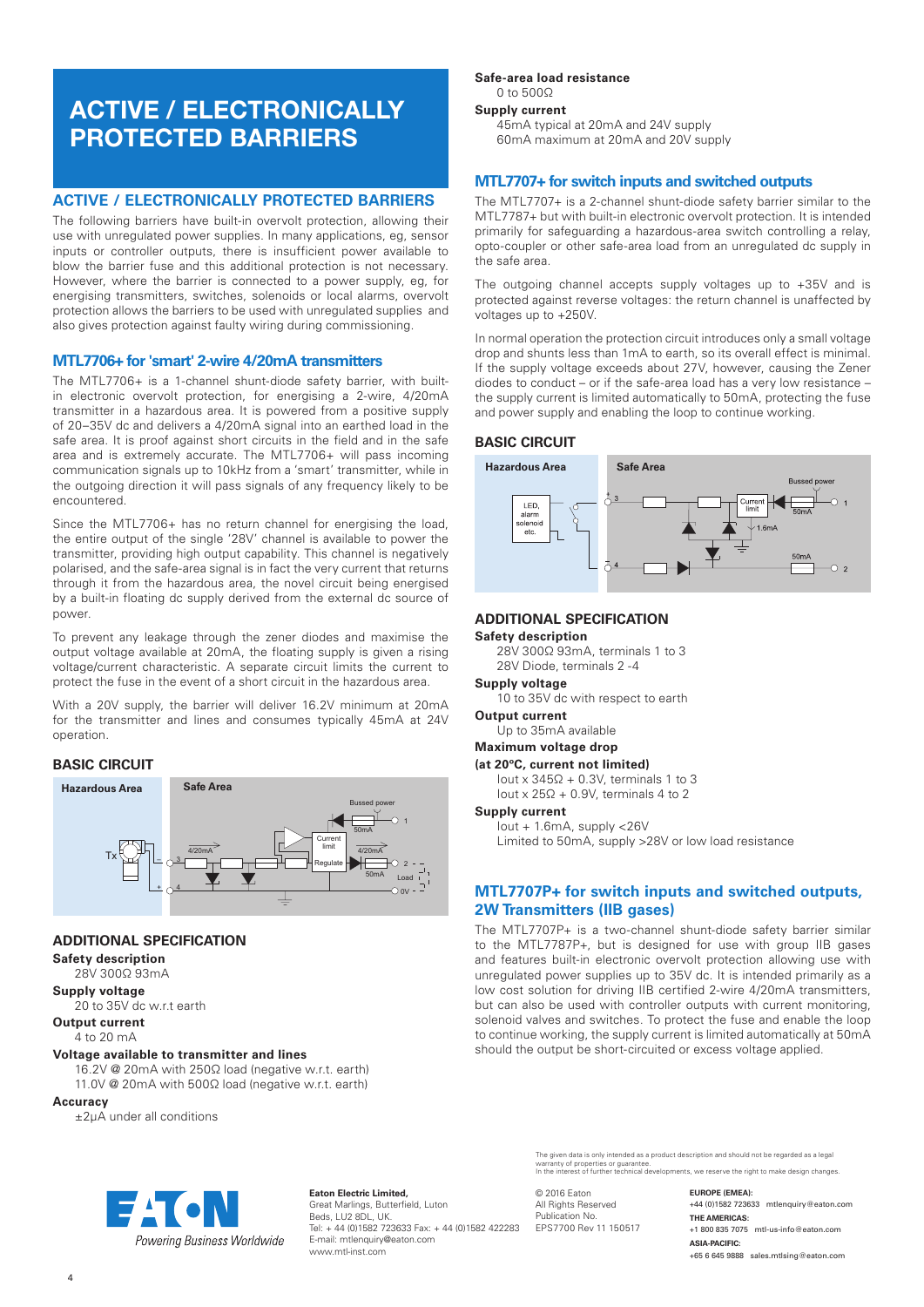# **BASIC CIRCUIT**



# **ADDITIONAL SPECIFICATION**

#### **Safety description**

28V 164Ω 171mA, terminals 1 to 3 28V Diode, terminals 4 to 2

#### **Supply voltage**

10 to 35V dc with respect to earth

# **Output current**

Up to 35mA available

# **Maximum voltage drop**

#### **(at 20ºC, current not limited)**

Iout x 218Ω + 0.3V, terminals 1 to 3 Iout x 20.1Ω + 0.9V, terminals 4 to 2

#### **Supply current**

Iout + 1.6mA, supply <26V Limited to 50mA, supply >28V or low load resistance

# **MTL7741 proximity sensor or switch input and relay output**

The MTL7741 is a single channel switch/prox input barrier with changeover relay contacts acting as the safe area interface. Relay contacts provide a universal interface capable of switching a wide range of signals including ac, low level and high level voltages. Phase reversal is achieved by connecting the normally open or normally closed contacts as required. The power bus terminal may be used to connect the module to a power source.

# **BASIC CIRCUIT**



# **ADDITIONAL SPECIFICATION**

**Safety description**

# 10V 19mA

**Supply voltage** 22.9 to 30V dc with respect to earth

#### **Input characteristics**

Relay energised if input >2.1mA(<2kΩ) Relay de-energised if input <1.2mA(>10kΩ)

**Relay Contacts**

33V ac 0.5A. Resistive 30V dc, 1A. Resistive

# **Supply current**

26mA maximum @ 24V

#### **Response time**

 $< 10ms$ 

# **MTL7742 proximity sensor or switch input with solid state output**

The MTL7742 is a single channel switch/prox input barrier with an open collector solid state interface to the safe area equipment. The solid state switch is especially useful for high frequency switching apparatus including pulse and rotational sensors. The power bus terminal can be used to connect power to the module and the input power supply range makes the module suitable for use with unregulated supplies.

# **BASIC CIRCUIT**

**Hazardous Area Safe Area**



#### **ADDITIONAL SPECIFICATION**

**Safety description**

#### 10V 19mA **Supply voltage**

20 to 35V dc with respect to earth

# **Input characteristics**

Output energised if input >2.1mA(<2kΩ) Output de-energised if input <1.2mA(>10kΩ)

# **Output characteristics**

| Operating frequency       | dc to 2.5kHz                      |
|---------------------------|-----------------------------------|
| Max off-state voltage     | 35V                               |
| Max off-state leakage     | 10 <sub>U</sub> A                 |
| Max on-state voltage drop | $<$ 1.41V @ 50mA, $<$ 1.22V @ 2mA |
|                           | typically $<$ 1 $<$               |
| Max on-state current      | 50mA                              |

### **Supply current**

20mA maximum @ 24V

# **MTL7743 2 channel proximity sensor or switch input and relay outputs**

The MTL7743 is a dual channel switch/prox sensor input barrier with a relay interface. This module is ideal for applications where high channel packing densities are required for digital inputs. Power is connected using the power bus terminal.

#### **BASIC CIRCUIT**



**ADDITIONAL SPECIFICATION**

**Safety description**

#### 10V 19mA **Supply voltage**

22.9 to 30V dc with respect to earth

**Input characteristics**

Relay energised if input >2.1mA(<2kΩ)

Relay de-energised if input <1.2mA(>10kΩ)

#### **Relay Contacts**

AC 33V, 0.5A. resistive; DC 30V, 1A. resistive

**Supply current**

45mA maximum @ 24V **Response time** 

 $< 10$ ms



**Eaton Electric Limited,** Great Marlings, Butterfield, Luton Beds, LU2 8DL, UK. Tel: + 44 (0)1582 723633 Fax: + 44 (0)1582 422283 E-mail: mtlenquiry@eaton.com www.mtl-inst.com

© 2017 Eaton All Rights Reserved Publication No. EPS7700 Rev 11 150517 **EUROPE (EMEA):**

+44 (0)1582 723633 mtlenquiry@eaton.com **THE AMERICAS:** +1 800 835 7075 mtl-us-info@eaton.com **ASIA-PACIFIC:** +65 6 645 9888 sales.mtlsing@eaton.com